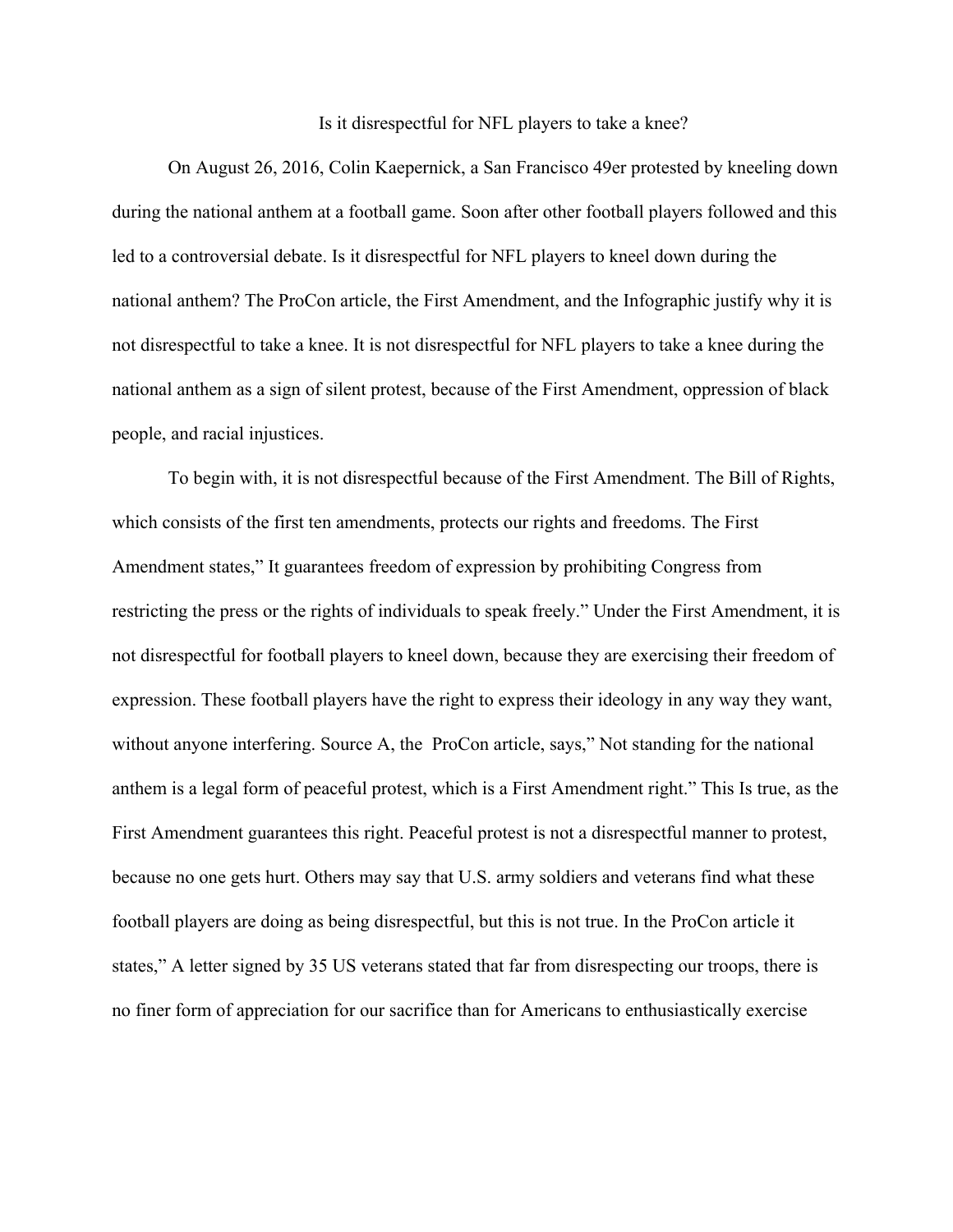their freedom of speech." If these U.S. army veterans believed that they were not being offended, but instead felt appreciated, then kneeling down during the national anthem is not disrespectful.

To add on, it is not disrespectful because of oppression of black people. It is wrong that black people face discrimination jus because of their skin color. Colin Kaepernick and other football players have kneeled down to raise awareness to battle this issue. The ProCon article claims that Colin Kaepernick said, "I'm not going to stand up to show pride in the flag for a country that oppresses black people and people of color…" Collin just believes for what is right, not wrong so he kneeled down as a form of silent protest. America is just not following ideals, as everyone should be treated equally. The ProCon article also states, "When a person believes the United States Of America is not living up to its ideals of freedom, liberty, and justice for all, refusing to stand up for the national anthem is appropriate and justified." Football players who kneel down are not wishing to disrespect the american flag." Football player who kneel down are not wishing to disrespect the American flag. Instead, they believe that America needs to change, by guaranteeing freedoms, liberty, and justice to all people of color as the ProCon article stated.

Furthermore, this form of silent protest is n

Ot disrespectful because of racial injustice. People of color are being treated unfairly in the U.S. and people like Colin Kaepernick want that to change. In Document C, the Infographic, it states, "Colin Kaepernick's decision to not stand during the national anthem as a way of protesting police killings of unarmed minorities had drawn support and scorn far beyond sports." Minorities in the U.S. consist of people of color. It is not justifiable for police to kill unarmed people just because of their skin color. The ProCon article states,"...there's a lot of racial and social injustices in the world that are going on right now." Football players are silently protesting for